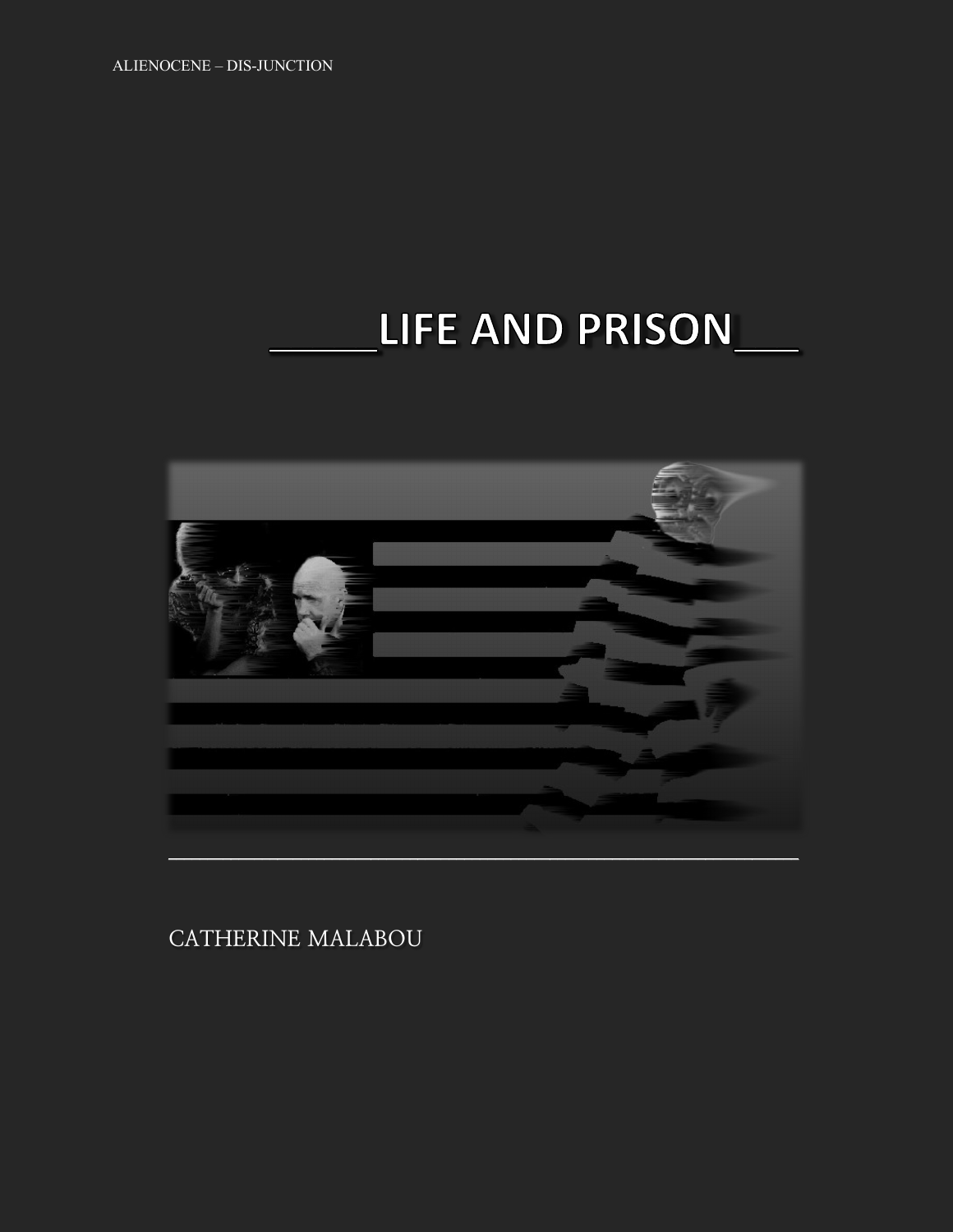ALIENOCENE – DIS-JUNCTION

In his inaugural lecture for the opening of the Chair of Semiology at le Collège de France in Paris (1977), Roland Barthes made a strange and striking statement: language is fascist:

"Language is legislation, speech is its code. We do not see the power which is in speech because we forget that all speech is a classification, and that all classifications are oppressive  $\cdots$  Jakobson has shown that a speech-system is defined less by what it permits us to say than by what it compels us to say. In French (I shall take obvious examples) I am obliged to posit myself first as subject before stating the action which will henceforth be no more than my attribute: what I do is merely the consequence and consecution of what I am. In the same way, I must always choose between masculine and feminine, for the neuter and the dual are forbidden me  $\cdots$  Thus, by its very structure my language implies an inevitable relation of alienation. To speak, and, with even greater reason, to utter a discourse is not, as is too often repeated, to communicate; it is to subjugate: the whole language is a generalized *rection* … Language—the performance of a language system—is neither reactionary nor progressive; it is quite simply fascist; for fascism does not prevent speech, it compels speech."i

The problem of course is that there is no way to escape language, there is no way out. For Barthes, "Unfortunately, human language has no exterior: there is no exit."ii We then have to do with the prison-house of language, then, as Jameson says. $\overline{u}$ 

This entrapment in language is even more conspicuous when it comes to philosophical concepts. Let's look at the etymology of the word concept, at least in French and in English. It stems from *concipere*, which itself comes from *capere cum*, 'to grasp together.' The term *concept*, then, originates in captivity.

According to the dictionary, *captive* as an adjective from the late 14th century means 'imprisoned, enslaved,' from Latin *captivus* meaning 'caught, taken prisoner,' from captus, past participle of capere meaning 'to take, hold, seize,' from PIE root \*kap- or 'to grasp' (see *capable*). As an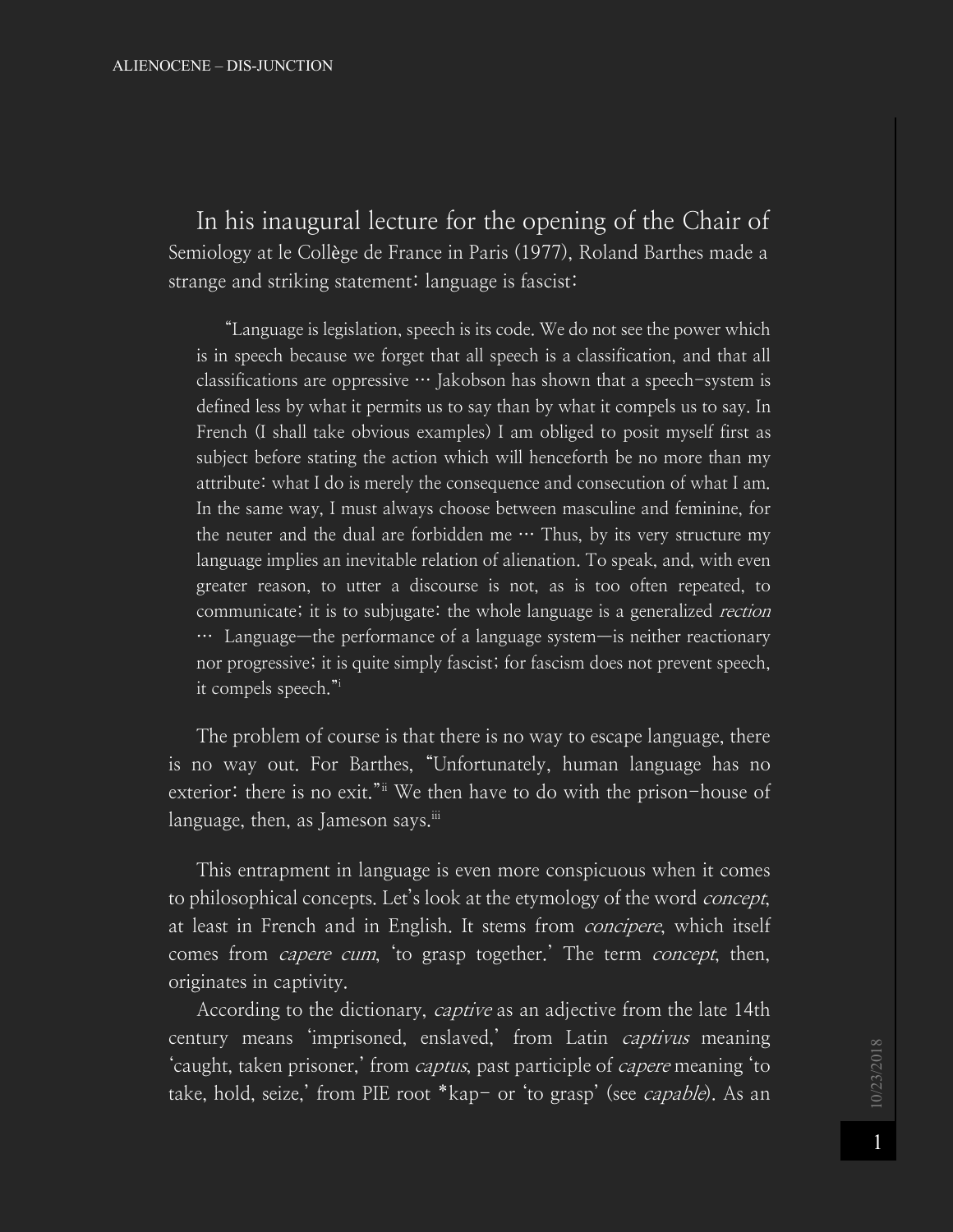Old English noun from c. 1400; the word for captive was *hæftling*, from hæft meaning 'taken, seized'." The term prison also derives from the act of seizing, or prendre in French (action d'appr*é*hender au corps meaning 'to arrest'), from Latin pre(n)si*ō*nem, meaning 'a taking', that became preison, then prison. In German, the verb greifen, that we hear in begriff (*concept*) signifies: to capture someone.

It seems, then, that philosophy is doomed to redouble the fascism of language.

I want to link these preliminary remarks with the fact that the most important and profound contemporary philosophical texts devoted to the issue of life always or practically always comprise, in their very center, their very core, a reflection on prison, on what it is to live in prison. As if life itself was the privileged victim of philosophical concepts, as well as the privileged victim of language. Of language's fascism.

Let me list some of the important texts which provide us with a reflection on concept, language, captivity and life: *Captivity Notebooks* by Emmanuel Levinas, Marx by Michel Henry, Discipline and Punish by Foucault, *Homo Sacer* by Agamben. I will refer here to Michel Hardt's article "Prison Time," devoted to Jean Genet in order to expose 1) how philosophers generally account for the relationship between life and imprisonment and 2) how they explore the possibility of a way out from within language.

I will then question the way in which the traditional philosophical approach to both language and captivity has been challenged by Black thinkers like Martin Luther King (I will refer to his "Letter from Birmingham Jail") and Frank Wilderson, from the perspective of Afro-Pessimism.

In his article "Prison time," iv Michael Hardt develops a very interesting metaphorical crossing between actual prison and the prison of language. He situates in parallel the fact of being in jail and being trapped within language. Genet's life is, of course, the incorporation of such a merging.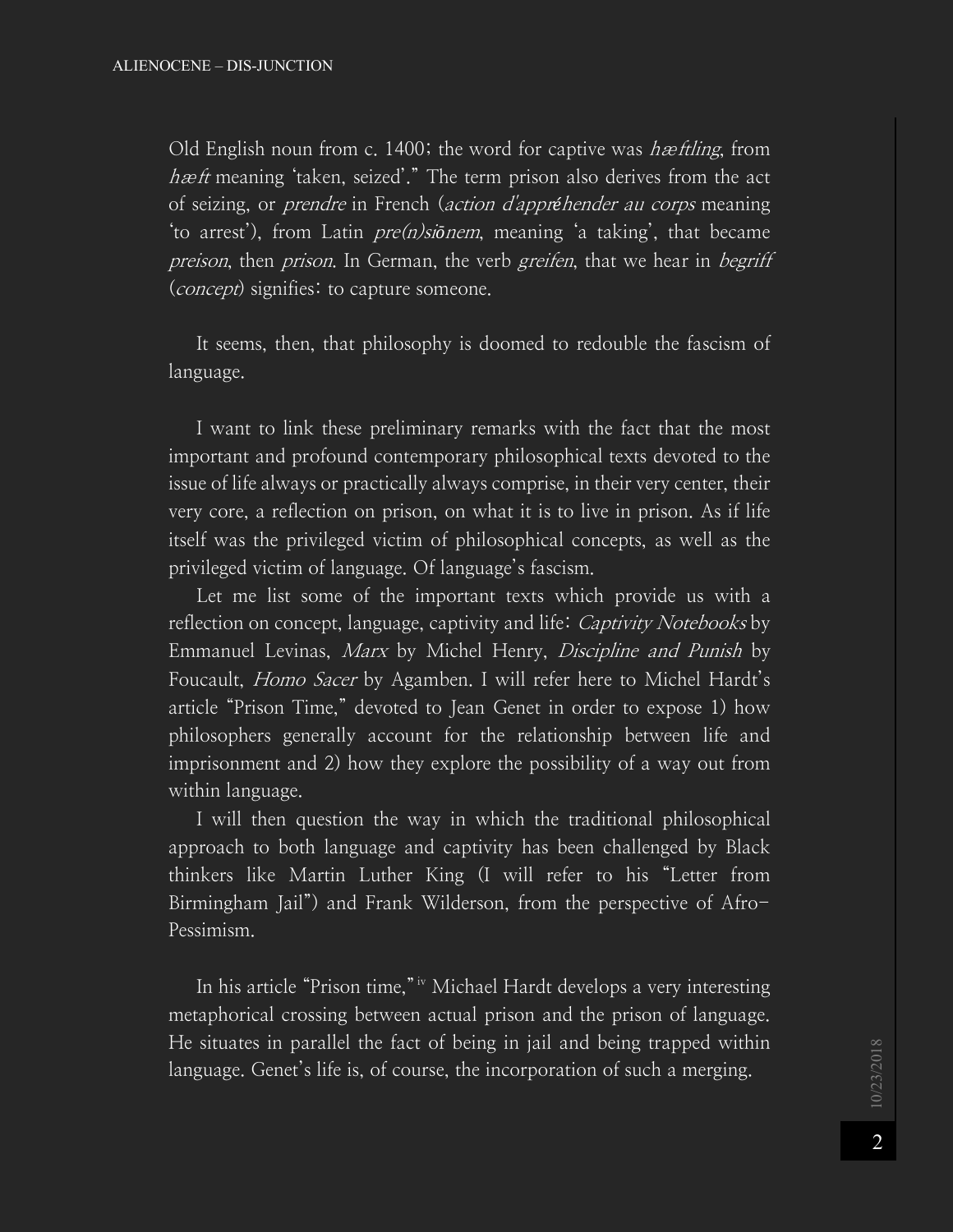Hardt writes: "Inmates live prison as an exile from life, or, rather, from the time of life." They think: "The first thing I'll do when I get out is  $\cdots$ Then I'll really be living."  $\frac{v}{x}$ 

Captivity produces the fantasy of an outside: authentic life is outside. Outside walls, we might add outside concepts, and outside language.

But Hardt shows that this fantasy disappears when one discovers at the same time, as we saw a moment ago with Barthes, that there is no outside. That the outside of prison in fact does not liberate life from its capture.

"Those who are free, outside of prison looking in, might imagine their own freedom defined and reinforced in opposition to prison time. When you get close to prison, however, you realize that it is not really a site of exclusion, separate from society, but rather a focal point, the sight of the highest concentration of a logic of power that is generally diffused throughout the world. Prison is our society in its most realized form. That is why, when you come into contact with the existential question and ontological preoccupations of inmates, you cannot but doubt the quality of your own existence. If I am living that elsewhere of full being that inmates dream of, is my time really so full? Is my life really not wasted? My life too is structured through disciplinary regimes, my days move on with a mechanical repetitiveness — work, commute, tv, sleep  $\cdots$  I live prison time in our free society, exiled from living." vi

So in a certain sense, life in prison just reveals life as prison. My life outside is a prison, my life as a free subject is a prison. Because I speak. Because I am a speaking subject. Being a speaking subject in the prison of language paradoxically brings me close to those who don't speak to animals, animals in captivity, when they develop what is called stereotypic behaviors, made of repetition and routine.<sup>vii</sup>

In fact, what Hardt describes when he says that prison is everywhere, that our lives are always already captured by power, is the series of stereotypes in which we are always already locked in: these repetitions, habits, routines and manifestations of meaninglessness that first appear in language, and are redoubled by philosophy.

10/23/2018 10/23/2018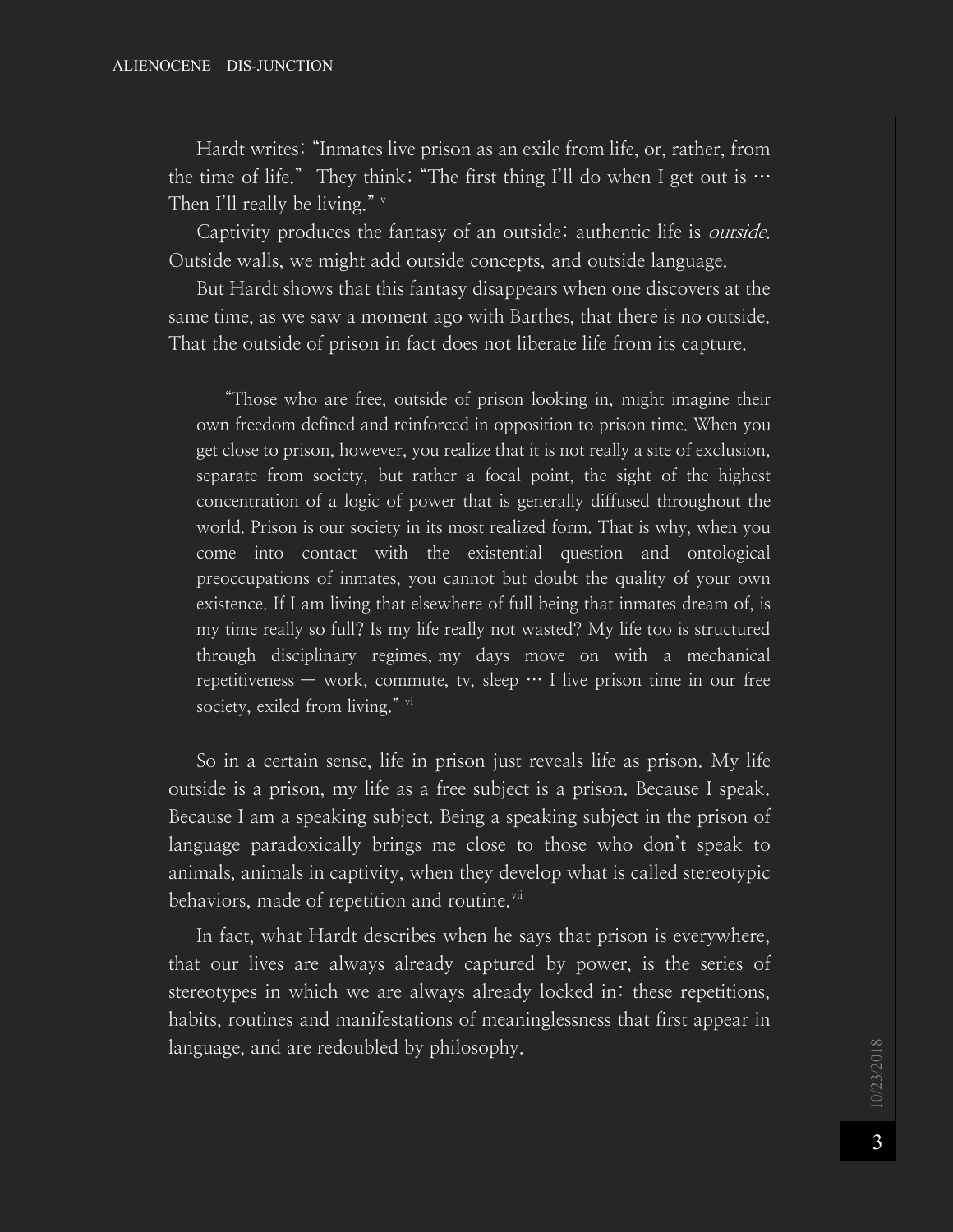Barthes also characterizes the originary imbrication of power and language as what gives way to the production of stereotypes. He declares:

"The sign is a follower, gregarious; in each sign sleeps that monster: a stereotype. I can speak only by picking up what *loiters* around in speech. Once I speak, these two categories unite in me; I am both master and slave. I am not content to repeat what has been said, to settle comfortably in the servitude of signs:  $\overline{I}$  speak, I affirm, I assert *tellingly* what I repeat. In speech, then, servility and power are inescapably intermingled." viii

Philosophy usually radicalizes such a situation by affirming that captivity is not a specific state or mode of being among others, but constitutes the very form of being in the world. This means that power would not only be the external force that subdues life and captures it, but what also exploits a virtuality of life itself, something immanent to life itself. Stereotypic behaviors would then reveal a potentiality of life, something that is always already present in life.

The specific task of traditional philosophy is to affirm that instead of trying to escape the closure of concepts, we have to first accept it, and to acknowledge the essential complicity between the closure of concepts and the captivity of life. It is the task of philosophy to understand captivity as internal to life. Philosophy, as Plato so powerfully demonstrates with the cave, starts in prison.

Philosophy wants us to think that there exists something within life that constitutes its own tendency to imprison itself. Heidegger, in his book Phenomenological Interpretations of Aristotle, written at a time when he still talked about life and not yet of existence, brings to light the category of Abriegelung (sequestration), containing riegel meaning 'lock' in German and meaning 'blocking-off' in English, 'verrouillage' in French. ix Blocking-off is the prefiguration of what will be called in *Being and Time* the taking care, the inauthentic version of care. It is a form of closure, of Benommenheit. Life necessarily imprisons itself, and the lock is an essential structure of life.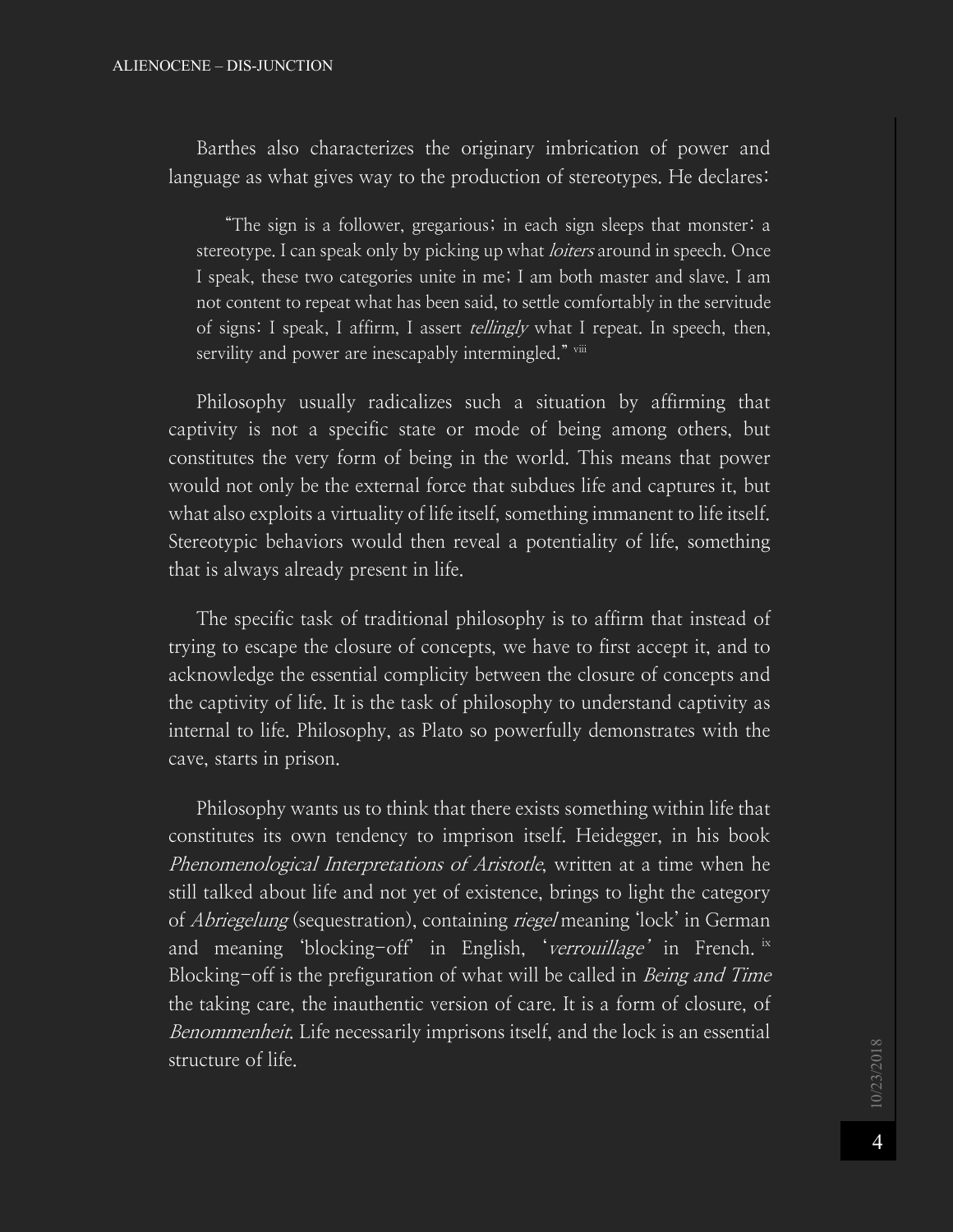Abriegelung comes from the fact that life has a tendency to "miss" itself, to remain blind about its ontological determination. It encloses itself in stereotypes because it does not see what it really is. "Life does its utmost to mistake itself for something else," Heidegger writes. For example, life tends to "miss" the fact that it is finite. It misses that fact like a shot misses its target, blinds itself, puts out its own eyes. In *Abriegelung*, life leaves itself out … Factical life leaves itself out precisely in defending itself explicitly and positively against itself  $\cdots$  Let's us first ask why "life" needs to "defend itself against itself."<sup>x</sup> The lock, the *riegl*, coincides with life's immediate understanding of itself. It is a misunderstanding because of the language used to describe such an understanding: life appears as something that is ahead of me, as a free space. In stating this, it precisely locks itself out. It misses the authentic opening, which is the opening toward death. Life is imprisoned because of its disavowing of its own death!

For a long time, in the philosophical tradition, it is the concept of alienation that has been used to designate this originary captivity of life. In Michel Henry's *Marx*,<sup>xi</sup> one finds an analysis of what Henry calls subjective alienation, as distinct of course from objective alienation. Henry's fundamental thesis is that Marx's main concern is life  $-$  life understood in its most material, empirical determination.

In Hegel, Henry explains, alienation characterizes a becoming object. For example, if I say that my life is alienated it means, in a Hegelian sense, that my life has become a thing. It is true that labor, for Marx, is what transforms life into a commodity. The problem is that the worker's life is at the same time inseparable from him, so what he alienates is something that is definitely subjective, something that he or she cannot depart from without dying. Labor is a subjective alienation, the selling of something that cannot become an object: "If alienating oneself does not mean to objectify oneself any longer, to posit oneself in front of oneself as something which is there, alienation then occurs within the very sphere of subjectivity, it is a modality of life and it belongs to it  $\cdots$  [alienation is] "a specific tonality of life, when life means suffering, sacrifice … What is the most proper becomes the most alien." xii But in Henry as well, social alienation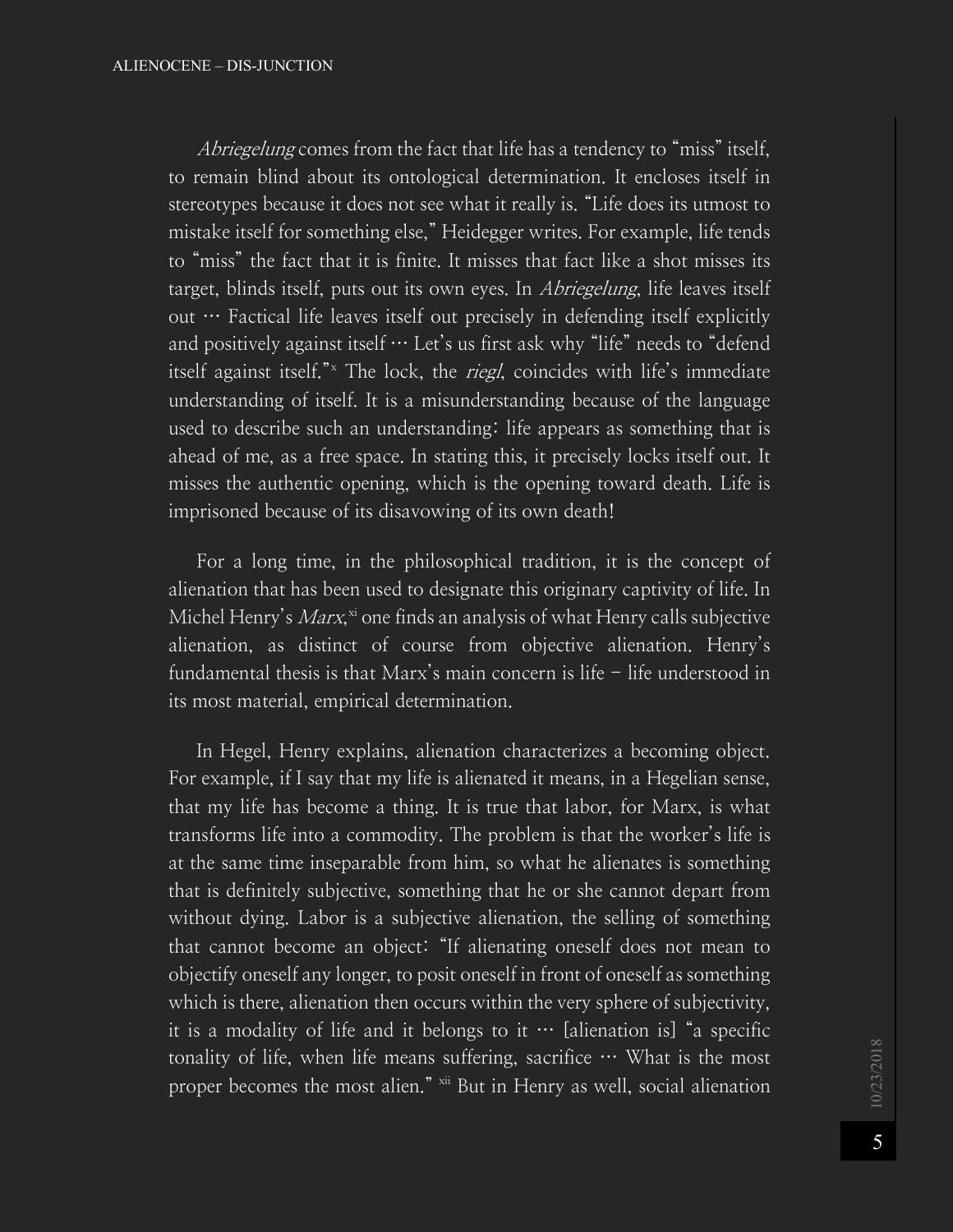comes from an immanent tendency of life. Life is always already alienated, imprisoned. But yet it does not have the words to express that. Here, again, the first prison is language.

Ambiguity of philosophy roots alienation or *Abrigelung* within life itself.

We now have to see how philosophers think possible to de-alienate life. Conceptually, this amounts to attempting to elucidate the issue of the outside where there is no outside.

Hardt affirms that Genet succeeded in carving out a space of freedom within captivity. Genet was able to build an outside from inside the prison, an outside which that was not an elsewhere:

"The fullness of being in Genet begins with the fact that he never seeks an essence elsewhere — being resides only and immediately in our existence … Exposure to the world is not the search for an essence elsewhere, but the full dwelling in this world, the belief in this world." Hardt explains that prison is still a world, and being captive a modality of exposure to the world. And it is from the experience of prison, when we learn how to dwell in prison, that we can get out of it. "When we expose ourselves to the force of things we realize this ontological condition, the immanence of being in existence. We merge with the destiny we are living and are swept along in its powerful flux."

The important term here is "immanence," which precisely means "inside." Within immanence lies the possibility of transcendence. One form this transcendence might take it that of writing. For Genet, writing positions him at one with the living bodies of the prisoners: "in this exposure the bodies are fully realized and they shine in all their gestures." xiv This gain in intensity inside is what Hardt calls the saintly, divine, sublime passivity of being in prison. Writing, Heidegger would say thinking. A certain use of language that emancipate the writing or thinking subject from stereotypes.

It would be interesting to develop here the Spinozist, Nietzschean and Deleuzian vocabulary that Hardt uses to characterize how Genet increases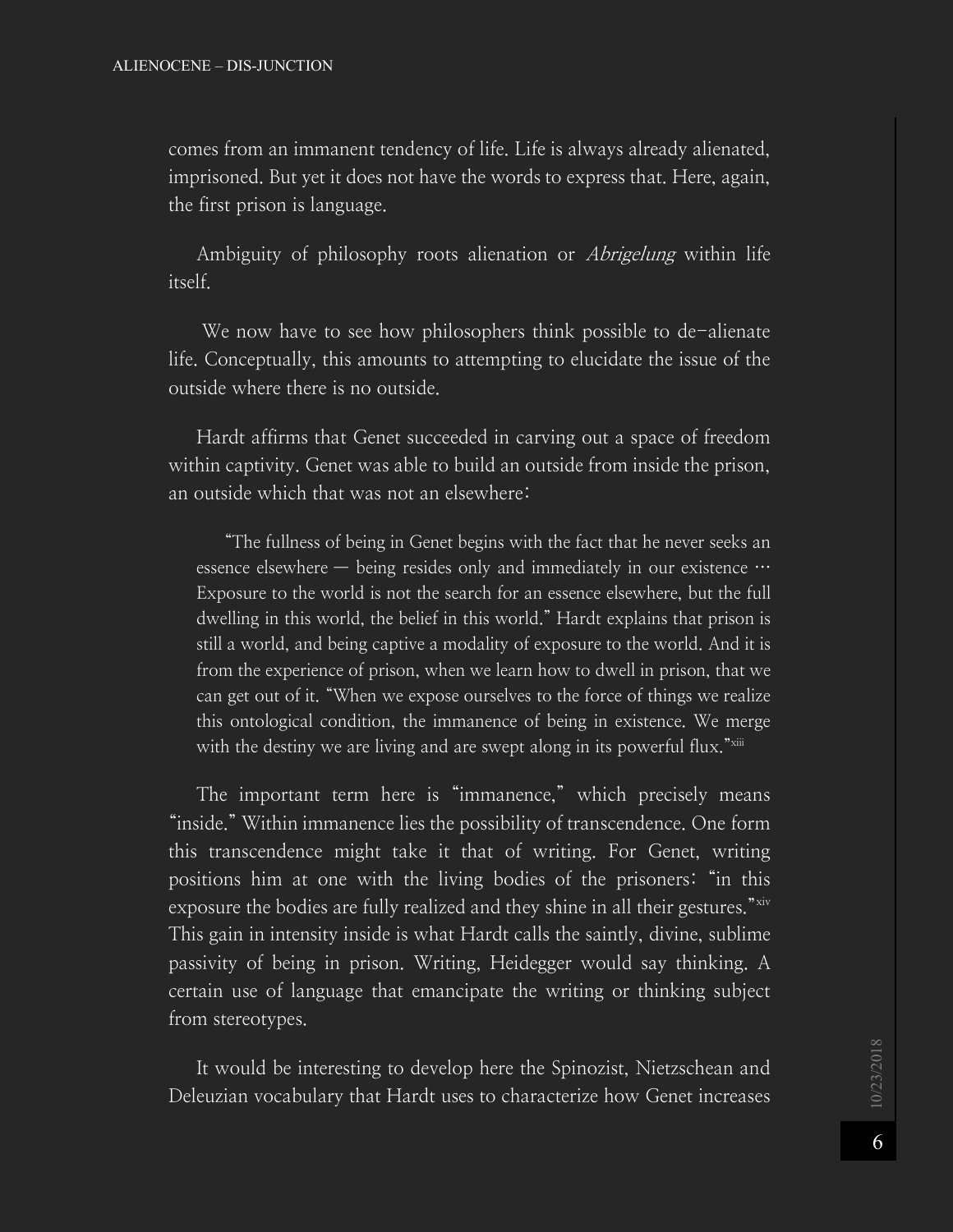his power of acting, how life becomes joy, affirmation, creation, in the "energy of erotic exposure" of captive life.

This transcendence in immanence is not only an artistic or erotic gesture though, it is a revolutionary gesture. Hardt begins his article with these words: "Lenin liked to think of prison as a university for revolutionaries."<sup>xv</sup> Furthermore, "exposure itself, however, is not enough for Genet." xvi Exposure has to transmute itself into the revolutionary event. Instead of getting out, into the outside, the externality comes from a reversion from within. Writing is an enduring movement that inverts directions:

"Revolution is defined by the continuous movement of a constituent power … Revolutionary time finally marks our escape from prison time into a full mode of living, unforeseeable, exposed, open to desire. This mode of living is at all times constituent of our new, revolutionary time." xvii

The redemption of prison space has to first happen within prison itself. We remember the thesis defended by Hardt and Negri in *Multitudes*, that prison time characterizes the situation of the global proletariat, the carceral mode of living imposed upon it by globalization. We find here again the point made by Henry about subjective alienation and the cutting in two of life by capitalist exploitation of labor. The revolution to come appears first as a revolution of language, in language. Barthes again: "But for us, who are neither knights of faith nor supermen, the only remaining alternative is, if I may say so, to cheat with speech, to cheat speech. This salutary trickery, this evasion, this grand imposture which allows us to understand speech *outside the bounds of power*, in the splendor of a permanent revolution of language, I for one call *literature*."<sup>xviii</sup>

Revolution starts with an upheaval of language, an event that keeps language "alive." Such an operation coincides with Hardt and Negri's "liberation of living labor," the counterpower to the "Empire seen as a mere apparatus of capture that lives off the vitality of the multitude." $x$ <sup>xix</sup>

Through revolution, life does not definitely lose its capacity to be captured, its essential relationship to exile, closure and separation. The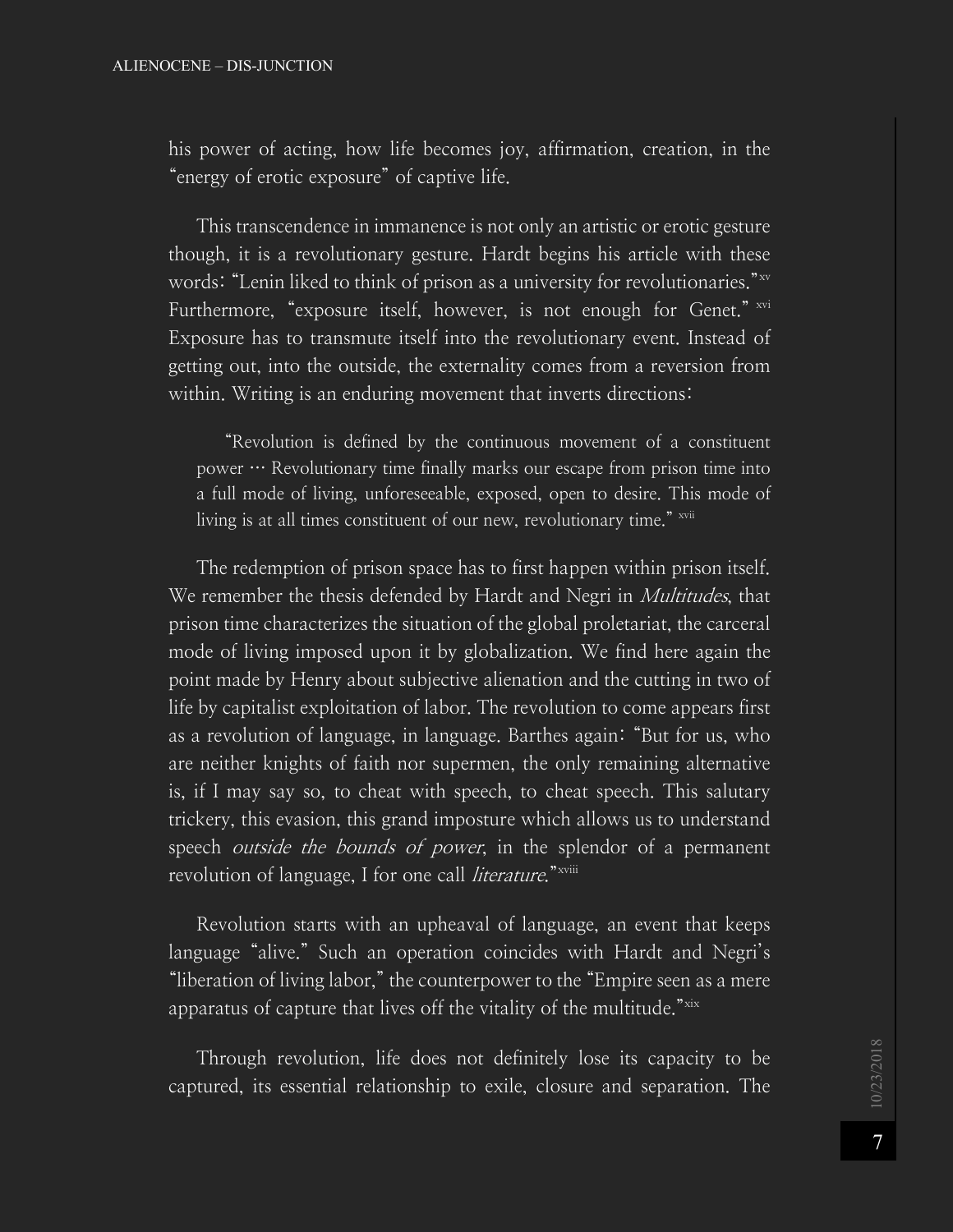originary passivity of life can always be exploited and subjugated by revolution itself. Therefore, there is no clear and univocal meaning of the way out.

What does the outside look like, then? Again, this question is very difficult, and this is where the analysis takes another direction and walks on another path. The outside of prison through revolution consists mostly in the transformation of the social jail into the emancipated community, the building and fashioning of the commune, and the construction of networks of interrelationality. Through these networks, life in a certain sense is returning to itself, is restituted to itself. But this interrelationality, in its turn can be considered a new prison. As Martin Luther King, in "Letter from Birmingham Jail and the Struggle that changed a Nation," affirms:

"In a real sense all life is inter-related. All men are caught in an inescapable network of mutuality, tied in a single garment of destiny. Whatever affects one directly, affects all indirectly. I can never be what I ought to be until you are what you ought to be, and you can never be what you ought to be until I am what I ought to be... This is the inter-related structure of reality." $\frac{1}{1}$ 

These words certainly describe something like the universal condition of life, what all men share, caught as they are in the same net. The "inescapable network" may be considered the origin of freedom, in the same way that Sartre said that men are doomed, or destined to be free.

However, these words can also be read as announcing a new mode of being locked in, within the community and the revolutionary acting out themselves. Because in reality, the network formed by humanity, even if interrelated, is a mechanism of exclusion. IN jail in jail. Double imprisonment of Black people.

In his book Red, White, Black, Cinema and the Structure of U.S Antagonisms,  $\frac{1}{x}$  Frank Wilderson proposes an interpretation of Hardt's text from the point of view of Afro-Pessimism. From that specific point of view, Hardt's analysis acts like another lock and a new modality of separation. Hardt's discourse of revolution "assumes a universal grammar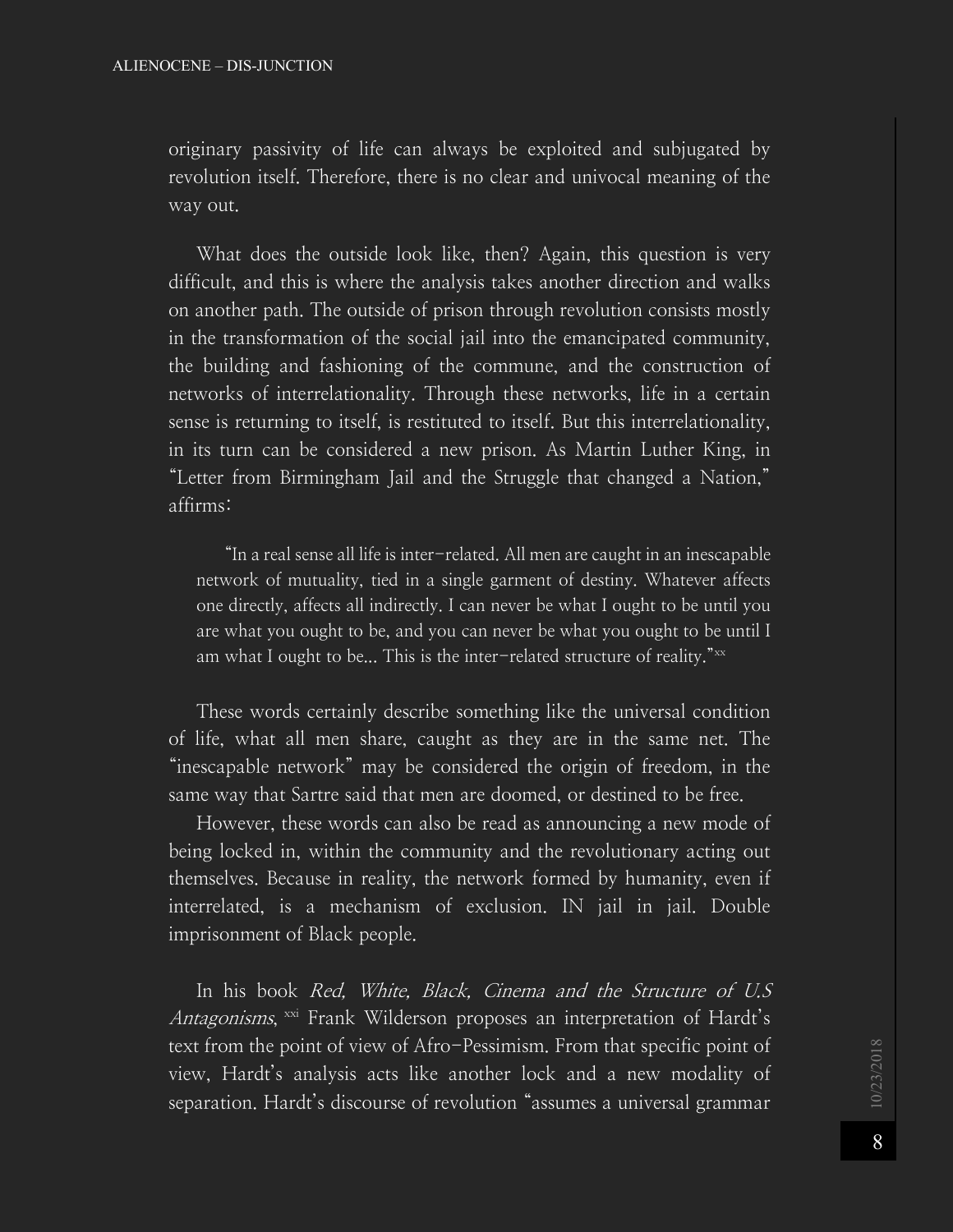of suffering," Wilderson writes, that does not exist. There is no universal grammar of prison, and all concept of imprisonment, all concepts of life itself, necessarily preclude Blackness. "Black time is the moment of no time at all on the map of no place at all."<sup>xxii</sup> This means that the duality inside/outside cannot apply to Blackness. The slave, who for Wilderson, is the fundamental identity of Black being, is not a prisoner, but a slave, that is a non-being, a life that is not one. "Marxist  $\cdots$  ontolog(ies) either take for granted or insist on  $\cdots$  the a priori nature of the subject's capacity to be alienated and exploited." xxiii Revolution itself is a concept, and therefore is also a capture: "One cannot think loss and redemption through Blackness, as one can think them through the proletarian multitude or the female body, because Blackness recalls nothing prior to the devastation that defines it."<sup>xxiv</sup> Furthermore, "Blackness exists on a lateral plane where it is possible to rank human with animal."xxv For Afro-pessimists, the Black subject is exiled from the *human relation*, which is predicated on social recognition, volition, subjecthood, and the valuation of life itself. Thus Black existence is marked as an ontological absence, posited as sentient object and devoid of any positive relationality, in contradistinction to the human subject's presence.

In a certain sense, white live is constructed upon Black death, and Black lives are Black deaths.

In fact, philosophy and literature never take into account lives that are excluded by the concept or the immanent passion of the word. When Wilderson affirms that Blackness is ranked with animal life, it is to the extent that means animal life itself is excluded from the concept, and that Black lives and animal lives are both reduced to pure stereotypes.

The name of the international activist movement "Black Lives Matter," created in July of 2013, raised many reactions. The U.S. population's perception of Black Lives Matter varies considerably by race. The phrase "All Lives Matter" sprang up as a response to the Black Lives Matter movement. However, "All Lives Matter" has been criticized for dismissing or misunderstanding the message of "Black Lives Matter." Following the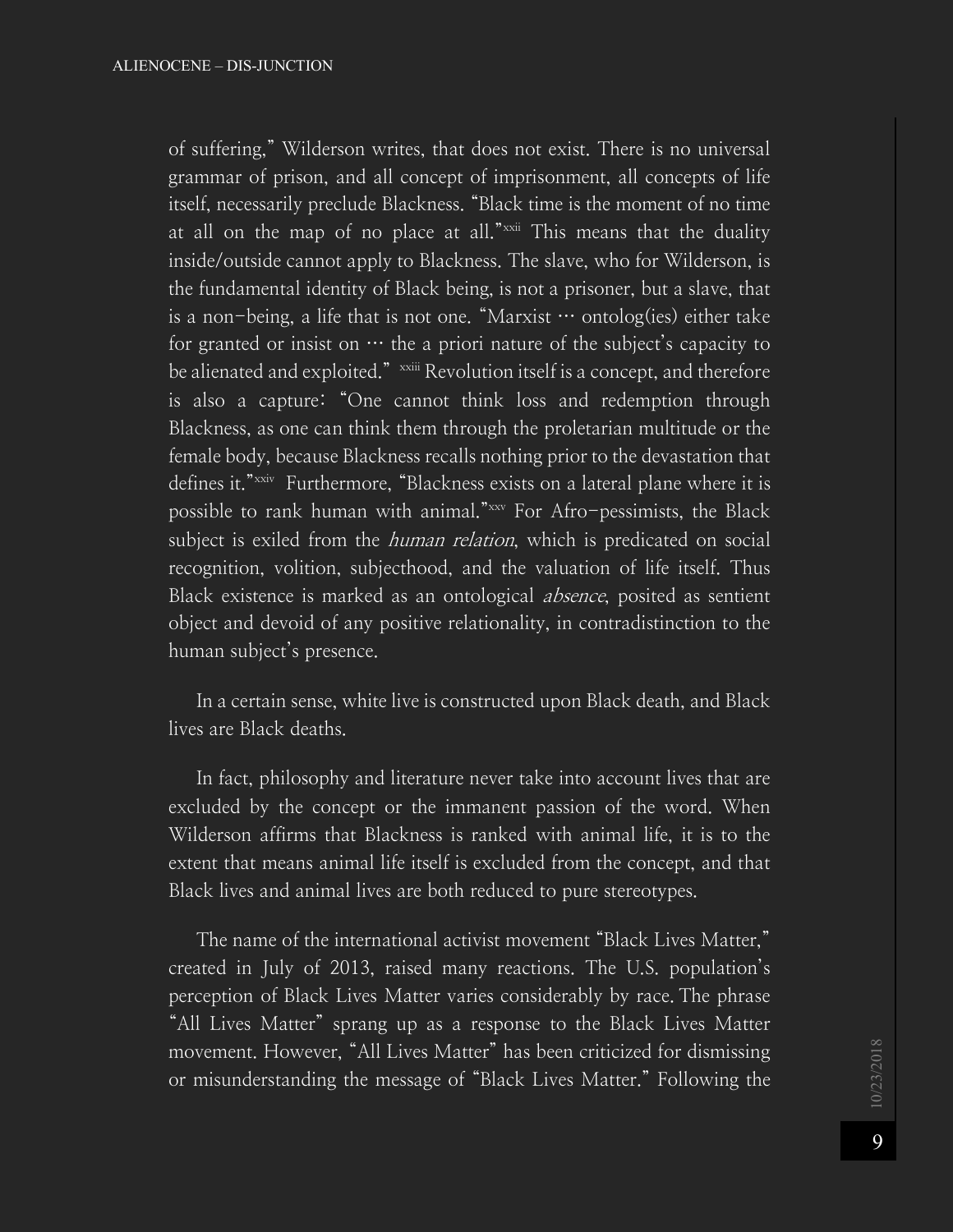shooting of two police officers in Ferguson, the hashtag "Blue Lives Matter" was created by supporters of the police.

We can see then through this example that life, whatever its definition, seems to always fall back into ghetto, prison, separation and fragmentation. Blackness is the most obvious case of the impossibility to open a space of freedom within life, because Black life is deprived of any inside. It is always already emptied by non Black concepts of non Black lives.

In conclusion, I will suggest that literature and philosophy, as Barthes, Hardt and Genet define them, are perhaps other ways of reintroducing a form of almost religious transcendence within the analysis of life as closure and the fascist essence of language. Revolution remains idealized as a way of finding one's own salvation from within the prison of reality. What kind of language has then to be found that would not be a re-imprisonment of Black lives? Does it still belong to philosophy? Does it still belong to literature? For sure, this issue requires the opening of a yet unheard space. Afro-Pessimism might be its name. A name born in prison.

ł

<sup>i</sup> Roland Barthes, "Inaugural Lecture at the Collège de France," in *The Continental Philosophy Reader,* ed. Richard Kearney and Maria Painwater, New York, Routledge, 1996, 365-366.

ii *Ibid.,* 366.

iii See Fredric Jameson, *The Prison-House of Language: A Critical Account of Structuralism and Russian Formalism*, Princeton University Press, 1975.

iv Michael Hardt, "Prison Time," in *Genet: In the Language of the Enemy,* special issue, *Yale French Studies*, no. 91, (1997): 64-79.

<sup>v</sup> *Ibid.,* 66.

vi *Ibid.,* 67.

<sup>&</sup>lt;sup>vii</sup> "Stereotypic behaviour is an abnormal behaviour frequently seen in laboratory primates. It is considered an indication of poor psychological well-being in these animals. It is seen in captive animals but not in wild animals … Stereotypic behaviour has been defined as a repetitive, invariant behaviour pattern with no obvious goal or function.1 A wide range of animals, from canaries to polar bears to humans can exhibit